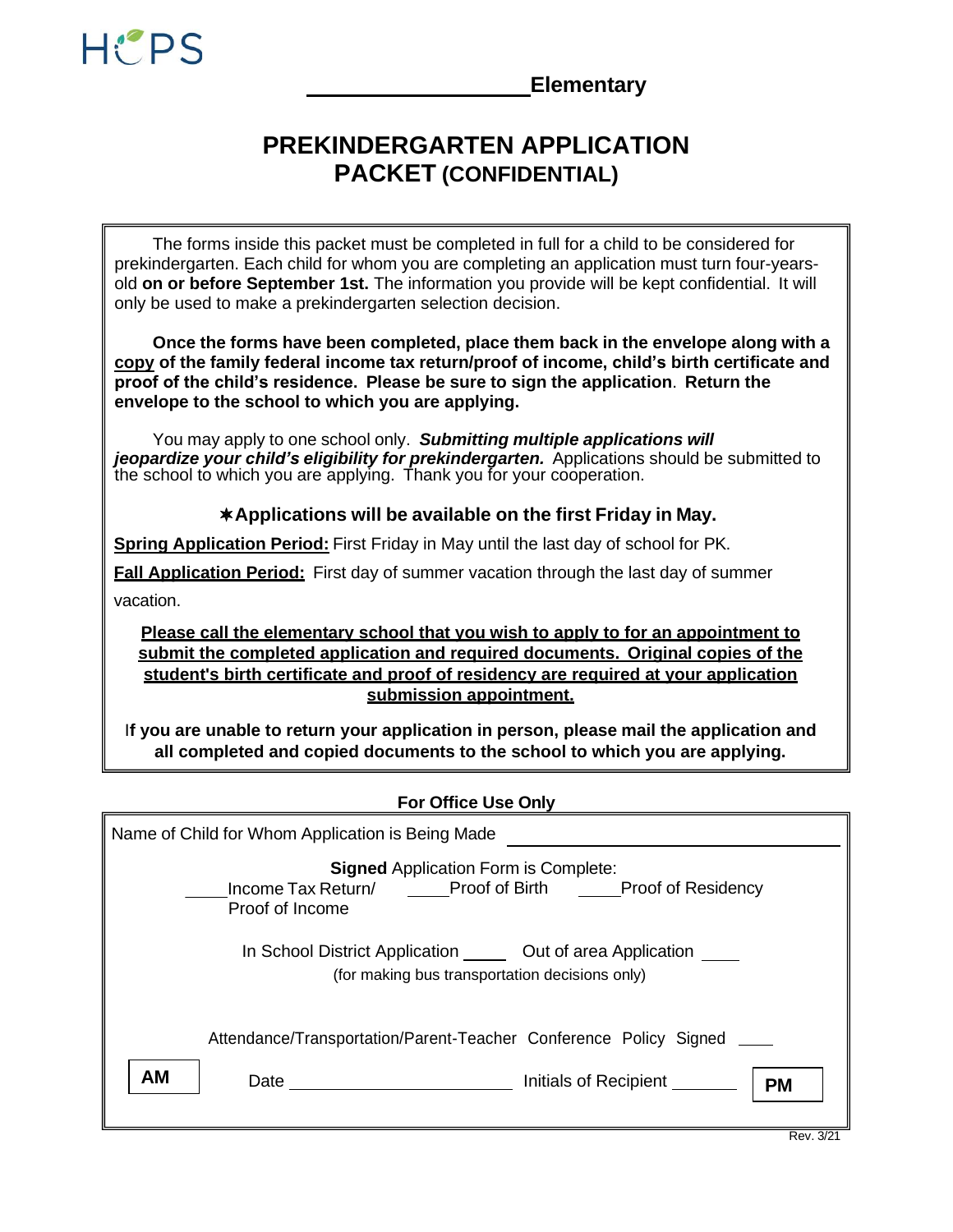#### **Harford County Public Schools Prekindergarten Program Information**

**Acceptance into the program is based on economics. Finances is the only factor in determining prekindergarten eligibility.**

- **Child must be 4 years old on or before September 1.**
- **Reside in the attendance area of the school offering a full-day program.**
- **Only one application may be submitted for each child.**
- **There are no early entrance procedures for prekindergarten.**
- **The application must be filled out completely and accurately (information will be verified).**

## **Documentation Needed: Please submit photocopies of requested documents in your packet.**

- **1. Photo I.D. of Parent/Guardian.**
- 2. Proof of Income: Federal income tax form 1040 (with child listed as dependent) filed by April 15 of this year.
	- If you have filed for an extension your application is not complete and will not be considered until we have a copy of the 1040 form.
	- If you do not have an income, we need certification for Department of Social Services that you are receiving some kind of services: welfare, WIC, food stamps, and/or medical assistance. **(The family must provide eligibility letter for medical assistance indicating whether a premium is required.)**

#### 3. Child's birth certificate. If you do not have a birth certificate, one of the following is acceptable:

- Hospital certificate
- Physician's certificate
- Baptism/church certificate
- Passport/visa
- Birth registration

### **4. Proof of Residence** - **acceptable documentation includes:**

- A current monthly utility bill\* (turn off notices not accepted) internet, cable, landline, gas & electric (usage detail page required). The utility bill must show name, service address, usage, and charge.
- If a monthly utility bill CANNOT be provided ~Parent or Guardian must provide 2 Documents from the list below

| Column A                                                                                                                        | Column B                                                                                                                                                                                                                                                        |  |  |
|---------------------------------------------------------------------------------------------------------------------------------|-----------------------------------------------------------------------------------------------------------------------------------------------------------------------------------------------------------------------------------------------------------------|--|--|
| Homeowner's Deed<br>Most recent mortgage payment *<br><b>Signed Settlement Agreement</b><br>Current signed Lease Agreement<br>➤ | Pay stub <sup>*</sup><br>$W-2$<br>Car, Homeowner, or Renter's Insurance<br>⋗<br>Declaration page<br>Government or official correspondence *<br>⋗<br>Change of address card from MVA or Post<br>⋗<br>Office<br>Credit Card Statement *<br>⋗<br>Cell Phone bill * |  |  |

#### **1 document from EACH of the columns below:**

\*These documents must be dated within 30 days from date of enrollment.

• Boundary exceptions are automatic for prekindergarten. You do not need to complete a boundary exception form. Boundary exception forms must be completed for grades k-12.

# **Please submit photocopies of requested documents in your packet - Originals must also be presented at your application submission appointment for verification purposes.**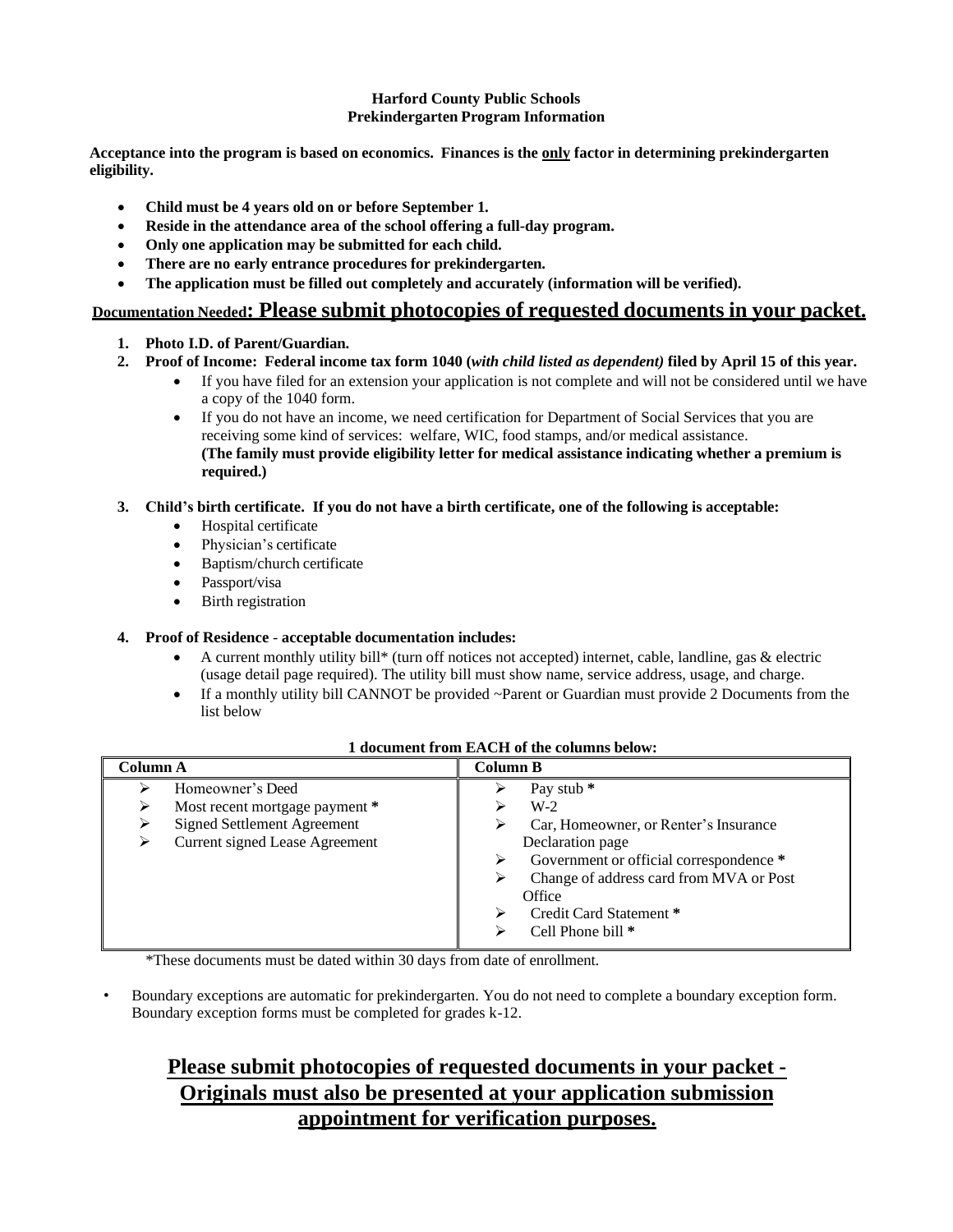#### **Location of Prekindergarten Programs**

- •**Schools that have a prekindergarten program. Applications should be returned to the home school prekindergarten. Boundary exceptions should be completed following acceptance into the program. Bus transportation will not be provided if attendance in program is outside the home school district.**
- Abingdon Elementary, 399 Singer Road, Abingdon MD 21009, 410-638-3910
- Bakerfield Elementary, 36 Baker Street, Aberdeen MD 21001, 410-273-5518
- Bel Air Elementary, 30 East Lee Street, Bel Air MD 21014, 410-638-4160
- Church Creek Elementary, 4299 Church Creek Rd., Belcamp MD 21017, 410-273-5550
- Deerfield Elementary, 2307 Willoughby Beach Road, Edgewood MD 21040, 410-612-1535
- Dublin Elementary, 1527 Whiteford Road, Street MD 21154, 410-638-3703
- Edgewood Elementary, 2100 Cedar Drive, Edgewood MD 21040, 410-612-1540
- Geo.Lisby at Hillsdale Elementary, 810 Edmund St., Aberdeen MD 21001, 410-273-5530
- Hall's Cross Rds. Elementary, 203 East Bel Air Ave., Aberdeen MD 21001, 410-273-5524
- Havre de Grace Elementary, 600 Juniata St., Havre de Grace MD 21078, 410-939-6616
- Homestead/Wakefield Elementary, 900 South Main St., Bel Air MD 21014, 410-638-4175
- Joppatowne Elementary, 407 Trimble Rd., Joppa MD 21085, 410-612-1546
- Magnolia Elementary, 901 Trimble Rd., Joppa MD 21085, 410-612-1553
- Meadowvale Elementary, 910 Grace View Drive, Havre de Grace MD 21078, 410-939-6622
- North Bend Elementary, 1445 North Bend Rd., Jarrettsville MD, 410-692-7815
- Prospect Mill Elementary, 101 Prospect Mill Rd., Bel Air MD 21015, 410-638-3817
- Riverside Elementary, 211 Stillmeadow Drive, Joppa MD 21085, 410-612-1560
- Roye-Williams Elementary, 201 Oakington Rd., Havre de Grace MD 21078, 410-273-5536
- Wm. Paca/Old Post Road Elementary, 2706 Old Philadelphia Rd., Abingdon MD 21009, 410-612-1566, 410-612-2033

#### **o These schools do not have a prekindergarten program.**

- **o** Churchville Elementary, 2935 Level Rd., Churchville MD 21028, 410-638-3800
- **o** Darlington Elementary, 2119 Shuresville Rd., Darlington MD 21034, 410-638-3700
- **o** Emmorton Elementary, 2502 Tollgate Rd., Bel Air MD 21014, 410-638-3920
- **o** Forest Hill Elementary, 2407 Rocks Rd., Forest Hill MD 21050, 410-638-4166
- **o** Forest Lakes Elementary, 100 Osborne Parkway, Forest Hill MD 21050, 410-638-4262
- **o** Fountain Green Elementary, 517 Fountain Green Rd., Bel Air MD 21015, 410-638-4220
- **o** Hickory Elementary, 2100 Conowingo Rd., Bel Air MD 21014, 410-638-4170
- **o** Jarrettsville Elementary, 3818 Norrisville Rd., Jarrettsville MD 21084, 410-692-7800
- **o** Norrisville Elementary, 5302 Norrisville Rd., White Hall MD 21161, 410-692-7810
- **o** North Harford Elementary, 120 Pylesville Rd., Pylesville MD 21132, 410-638-3670
- **o** Red Pump Elementary, 600 Red Pump Rd., Bel Air MD 21014, 410-809-6244
- **o** Ring Factory Elementary, 1400 Emmorton Rd., Bel Air MD 21014, 410-638-4186
- **o** William S James Elementary 1 Laurentum Parkway, Abingdon MD 21009 410-638-3900
- **o** Youth's Benefit Elementary, 1901 Fallston Rd., Fallston MD 21047, 410-638-4190

#### **Prekindergarten Program Application (Confidential) Harford County Public Schools**

**NOTE TO PARENTS/GUARDIANS:** Economics is the **primary** factor in determining prekindergarten eligibility. To date in the state of Maryland, **prekindergarten is not mandatory**; it is an application process based on age eligible children (4-years-old **on or before September 1**) and the economic status of the family (low income or homeless). Harford County Public School System **does not** have prekindergarten in every elementary school. Children receiving any services through HCPS prior to prekindergarten **are not** guaranteed enrollment.

**Directions:** Complete the application packet and submit only one prekindergarten application per child in person to your home prekindergarten program. If you submit more than one application your child's consideration for prekindergarten will be jeopardized. If you need help completing this application or have questions, call the school to which you will be submitting the application. A list of Harford County Public Schools with prekindergarten programs is provided on the back page of this application. You will be contacted about the child's enrollment status in the program**. All documentation must be submitted for your application to be considered complete.**

**Provide the information requested below about the child for whom you are completing an application.**

- **1. Last Name**
- **2.** First and Middle Name **3.** Birth date
- **4.** Child's Gender Male Female
- **5.** Child's Race  $\Box$  American Indian/Alaskan Native  $\Box$ Asian  $\Box$  African American/Black  $\Box$ Caucasian/White  $\Box$ Hispanic

#### **Provide the information requested below about the child's parents or guardians.**

- **6. Father's Full Name**
- **7.** Street Address City, State, Zip Code \_ 8. Phone: Home Work Work 2001 **9.** Mother's Full Name **Department of the Second August** 2014 **19.** 2014 **10.** Street Address **Law 2018 10.** Street Address **Law 2018 10.** Street Address **10.** 2019 City, State, Zip Code \_ 11. Phone: Home
- **12.** With whom does child reside? **Father FMother FIROTH**  $\Box$  Grandparent(s)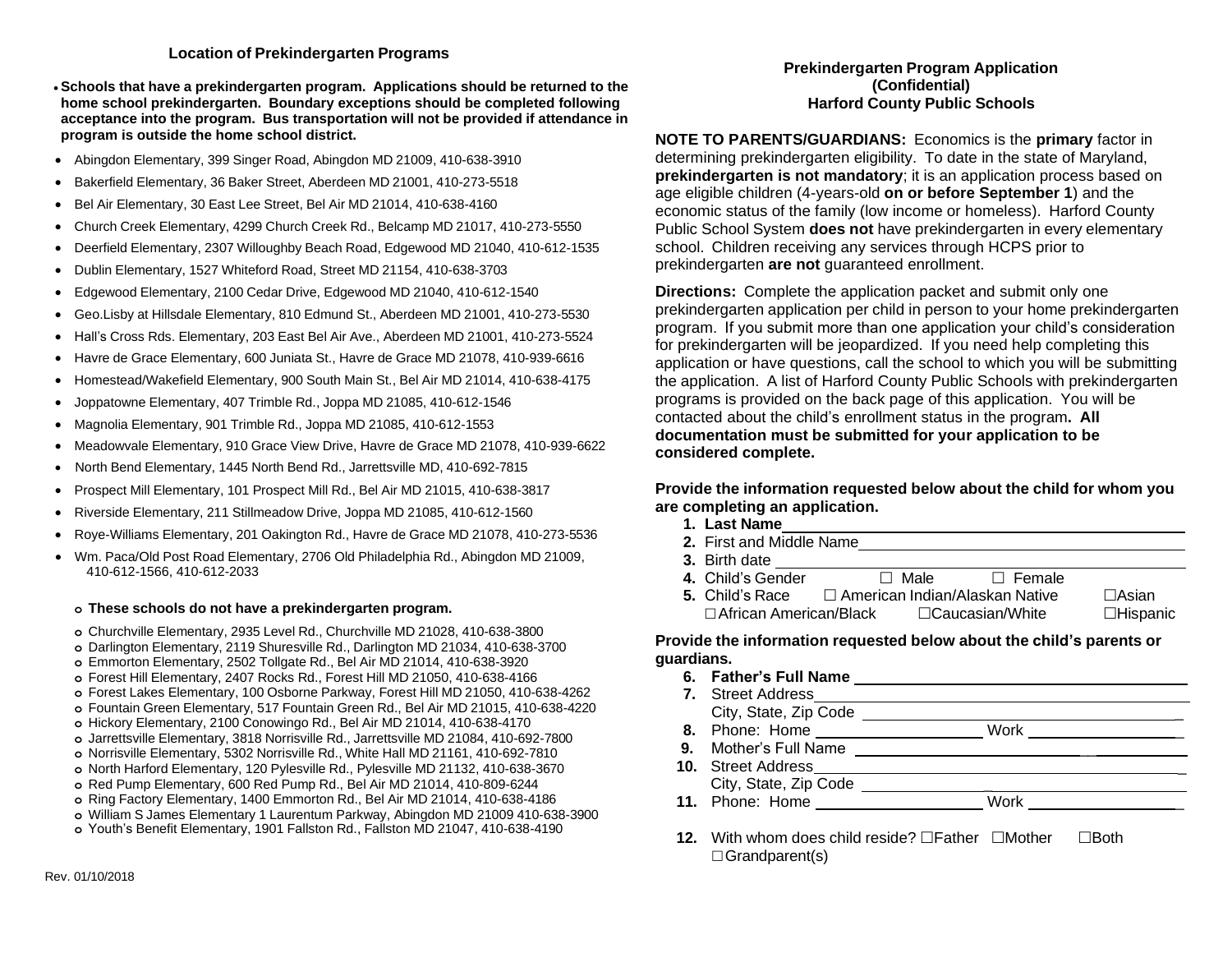# *ELIGIBILITY CRITERIA:*

- **13. Income:** The information in A and B below is required by the Maryland State Department of Education, the funding source for prekindergarten.
	- A. Check the income line that most closely matches the parents' **total income**. Include salary, tips, public assistance and child support/alimony payments. You will be asked to provide proof of income.

|        | <b>Yearly or</b> | <b>Monthly or</b>                 | <b>Weekly</b> |
|--------|------------------|-----------------------------------|---------------|
| □      | \$0-14,157       | \$0-1,180                         | $$0-273$      |
| $\Box$ | \$14,157         | \$1,180                           | \$273         |
| $\Box$ | \$19,123         | \$1,594                           | \$368         |
| $\Box$ | \$20,147         | \$1,679                           | \$388         |
| П      | \$24,089         | \$2,008                           | \$464         |
| □      | \$27.214         | \$2,268                           | \$524         |
| $\Box$ | \$29,055         | \$2,422                           | \$559         |
| $\Box$ | \$34,021         | \$2,836                           | \$655         |
| $\Box$ | \$34,281         | \$2,857                           | \$660         |
| П      | \$38,987         | \$3,249                           | \$750         |
| □      | \$41,348         | \$3,446                           | \$796         |
| $\Box$ | \$43,953         | \$3,663                           | \$846         |
| $\Box$ | \$48,415         | \$4,035                           | \$932         |
| П      | \$48.919         | \$4,077                           | \$941         |
| $\Box$ | \$55,482         | \$4,624                           | \$1,067       |
| $\Box$ | \$62,549         | \$5,218                           | \$1,203       |
| $\Box$ | \$69,616         | \$5,802                           | \$1,339       |
| П      |                  | Household income exceeds \$69,616 |               |

# B. Check all that apply:

- $\Box$  All parents/legal guardians in the home are unemployed beginning date:
- $\Box$  The only source of income from parents/legal guardians is:
	- o social security
	- o retirement
	- o pension
	- o alimony
	- o unemployment
	- o disability benefits
	- $\circ$  other  $\overline{\phantom{a}}$
- $\Box$  The family qualifies for social services:
	- o WIC
	- o Food stamps
	- o Medical Assistance
	- o Head Start/Even Start
	- o Purchase of Care (POC)
- $\Box$  Does the individual claiming the child on the income tax return live in the household? Yes No

## **14. Residence**

- This child lives in a:
	- $\Box$  temporary shelter
	- $\Box$  foster home
	- $\Box$  subsidized dwelling or Section 8 housing
	- $\Box$  dwelling that is owned or rented
	- $\Box$  multi-family dwelling

### **15. Household Size**

A. Total number of **parents/legal guardians listed on income tax form(s):**

9+

B. Total number of **children and other dependents listed on income tax form:**

#### $(1)$   $(2)$   $(3)$   $(4)$   $(5)$   $(6)$   $(7)$   $(8)$   $(9)$ **16.** *OTHER INFORMATION:*

- A. Language child speaks **most of the time**
	- $\Box$  English  $\Box$  Other
- B. Does the child understand English?  $\Box$  Yes  $\Box$  No
- C. If your child does not understand English, what language does the child understand and/or speak?
- D. Does the child have an IEP?
	- $\Box$  Yes  $\Box$  No. If yes, explain and list service hours
- **17.** What is your child's home school according to your address? (If unsure, verify with school secretary.)

To the best of my knowledge the information I supplied on this form is true and accurate. I am prepared to provide proof when asked.

Signature of Person Completing Form

Relationship to Child **Child Child Relationship to Child Child Child Child Child Child Child Child Child Child Child Child Child Child Child Child Child Child Child Child Child**

Date and the contract of the contract of the contract of the contract of the contract of the contract of the contract of the contract of the contract of the contract of the contract of the contract of the contract of the c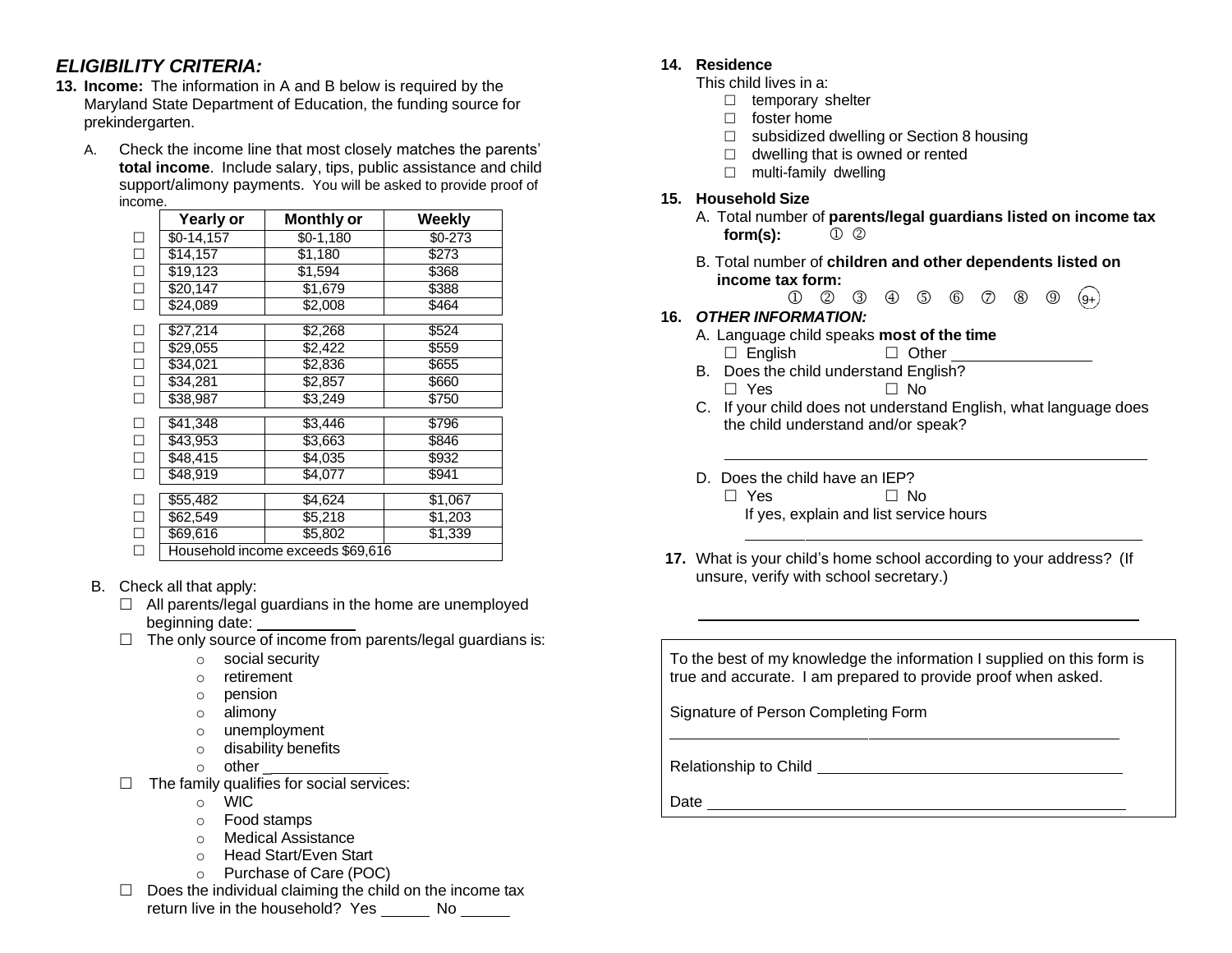#### **Office of Early Childhood Harford County Public Schools Prekindergarten Attendance/Tardiness/Transportation Procedures**

Harford County Public Schools are required to report attendance data to the Maryland State Department of Education, the agency which fully funds the program. Continued funding is based on evidence that the school system is using current funds within guidelines of the MSDE Standards for Quality Early Learning Programs. Documentation of attendance and parentteacher conferences must be included to be in compliance with the designated guidelines. If your child is accepted into prekindergarten, the Attendance/Parent-Teacher policies below will be strictly enforced. Please sign the form below, detach it from the policy and return it with your application to indicate your awareness of the prekindergarten attendance/tardiness/parentteacher conference policies. Keep the description of the two policies as your reminder of their importance.

### **Attendance**

Once a child is enrolled in the program (s)he is expected to attend regularly. Regular attendance in the prekindergarten program will benefit your child. Not only is daily attendance necessary for the child to fully benefit from the program, but from a practical standpoint, to indicate that the parent values the opportunity to provide his or her child a quality preschool education at no cost. Additionally, a child with frequent absences prevents another child, who may attend regularly, from being enrolled. **Children will be dropped from the program for excessive absences.**

#### **Absences, Tardiness and Late Pick-ups**

Children may miss school due to illness or family emergencies. A child who is absent should bring a written explanation upon returning to school. If absence is in excess of 3 days, a medical note is required. Excessive absences and/or tardiness and late pickups may jeopardize your child's enrollment and will be handled as follows:

➢After 8 excused or unexcused absences/tardies/pick-ups, a parent-teacher conference will be held.

- $\triangleright$  After 12 excused or unexcused absences/tardies/pick-ups, a warning letter will be sent.
- ➢After 16 excused or unexcused absences/tardies/pick-ups, the child may be dropped from the program. Parent-teacher conference will be held with administration (PPW)

Under no circumstances will a space be held open for a child enrolled in the program whose family leaves the area for an extended period of time with the intent of returning later in the school year.

### **Transportation**

#### **Morning Session:**

Bus drivers will not drop off any prekindergarten child transported on a mid-day route unless a parent, guardian or preauthorized designee is visibly present and prepared to take custody of the student. In the event no such parent, guardian or designee is present, the student will remain on the bus and be returned to his/her school at which time the parent will be contacted.

In the event a prekindergarten student is required to be returned to school more than twice during a school year under the above circumstance, the parent shall be required to meet with the Director of Transportation and may be subject to termination of bus transportation.

#### **Afternoon Session:**

Prekindergarten students will ride a general education bus with students k-5 and will be dropped off at their bus stop. It is responsibility of the parent/guardian to arrange supervision at the bus stop.

Additional detailed transportation guidelines and procedures can be found in the HCPS Parent/Student Handbook.

 I have read the attendance/tardiness/ transportation/conference procedures and agree to my child's regular attendance except in the cases of illness or family emergencies. I understand that I am required to attend parent-teacher conferences in November and at other times as needed to discuss my child's education and development and agree to do so.

Child's Name:

Please provide the full address of where your child will go after school. This will allow transportation to set bus assignments and stop locations

If your child is not a bus rider, please indicate the method of pick up

Parent/Guardian Signature Date Date of the United States of the Date of the United States of the United States of the United States of the United States of the United States of the United States of the United States of the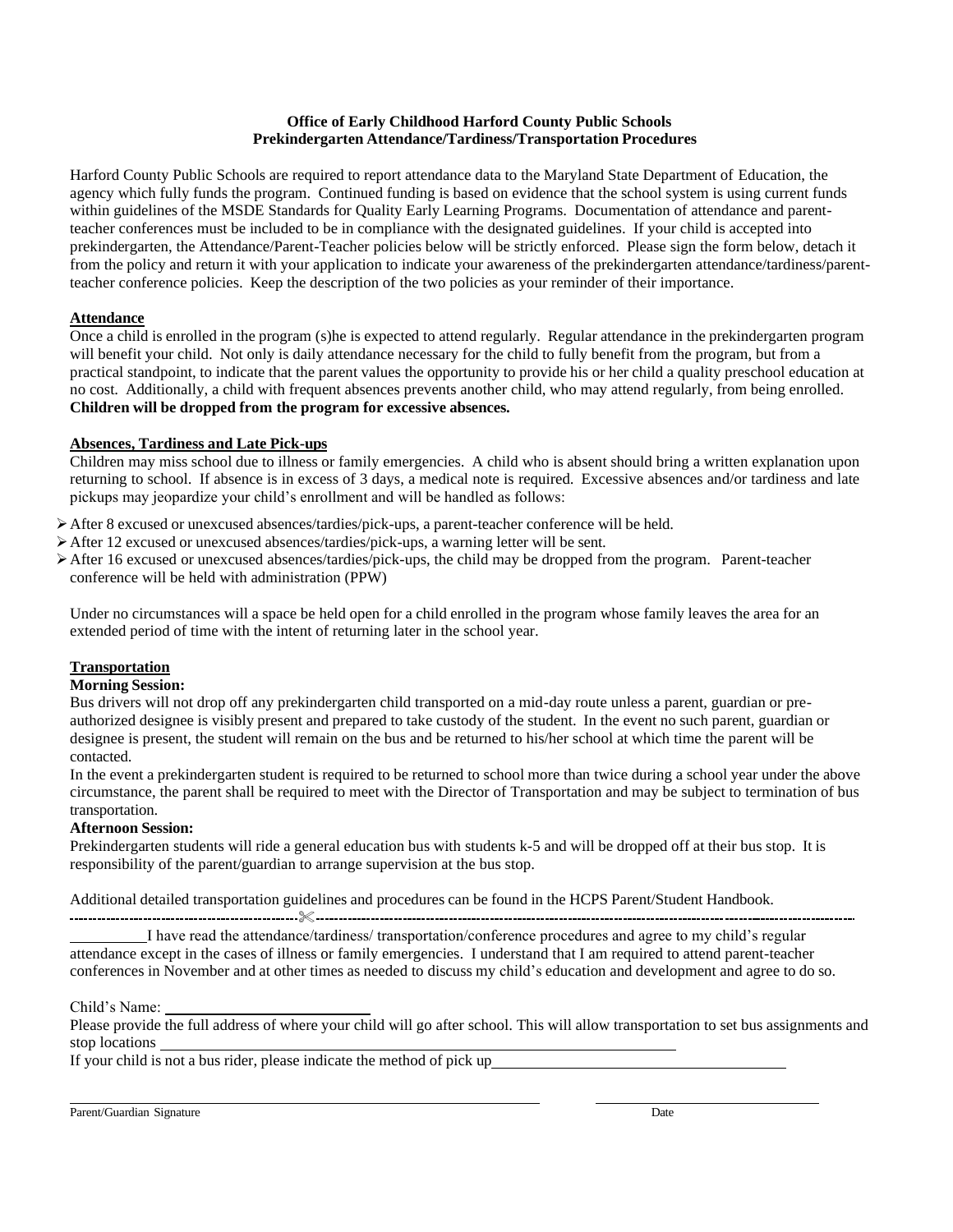

# **Early Childhood Transition Form Harford County Public Schools**

**Directions to Parents/Guardians;** this form is intended to help your child's new teacher plan the best instructional program for him or her. After you complete the parent section, please send the form to your child's teacher, and they will return it to your child's future school. Thank you for helping us work together to promote your child's school success.

# **To Be Completed by the Parent/Guardian**

# **I. Parent/Guardian Information**

has recently been registered for (child's full name)

 $\Box$  prekindergarten  $\Box$  kindergarten at Elementary School.

(parent/guardian signature)

Please indicate if your child has not had preschool experience by checking the box below.

□ No Child Care/Preschool Experience *\*If this box is checked, there is no need to proceed further.*

# **To Be Completed by the Teacher**

# **Most Recent Preschool/Child Care Background**

- □ Home Child Care Center
- Child Care Center/Preschool Program
- □ MSDE Approved Nursery School

| Name of School |              |      |  |  |
|----------------|--------------|------|--|--|
| Address:       |              |      |  |  |
| City:          | <b>State</b> | 7in. |  |  |
|                |              |      |  |  |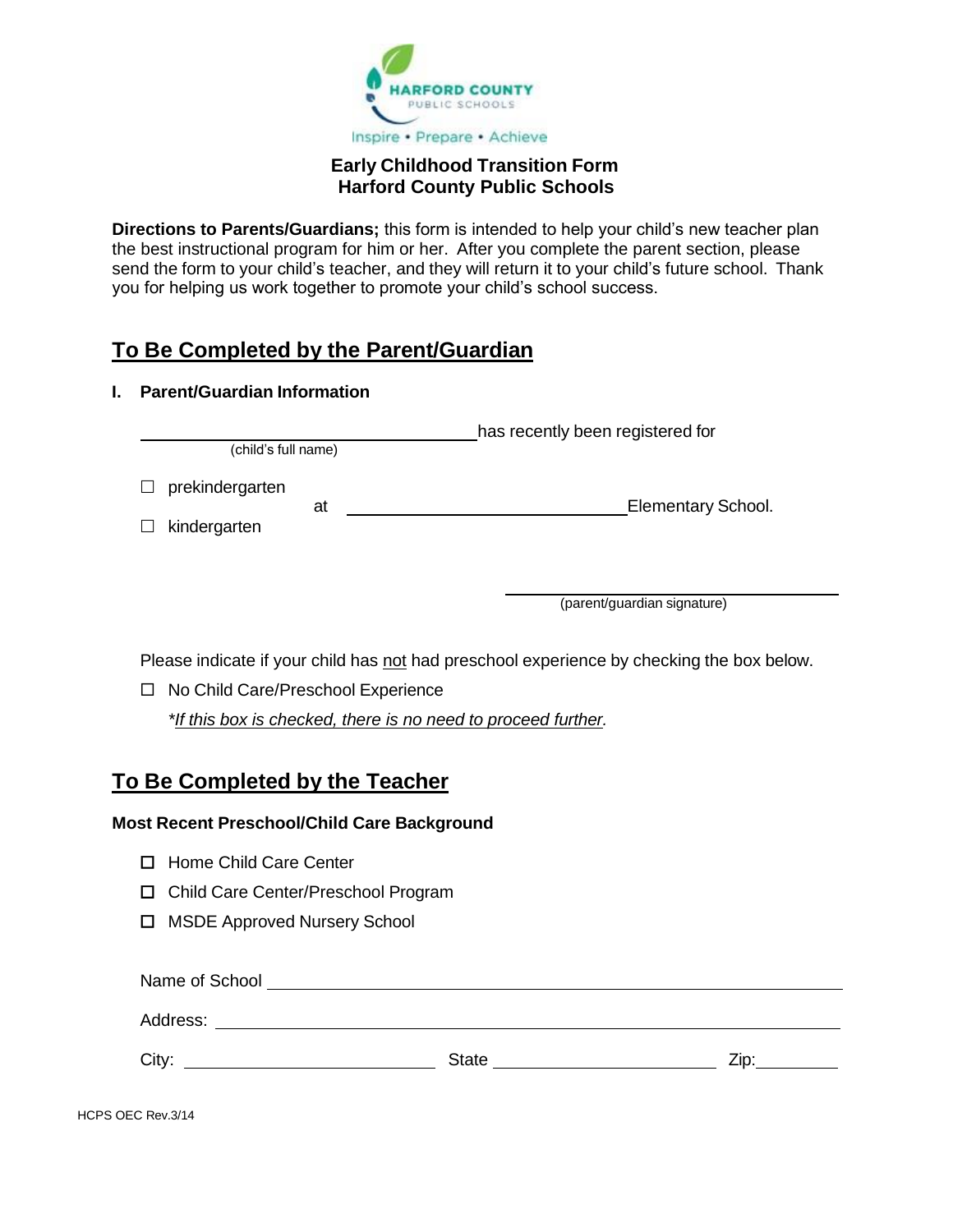**To be completed by the teacher**. Place a check in the appropriate box.

|    | <b>Personal/Social Skills</b>                                      | Not Often | Sometimes | Time<br>ō<br><b>Most</b><br>the | <b>Comments</b> |
|----|--------------------------------------------------------------------|-----------|-----------|---------------------------------|-----------------|
|    | 1. Focuses attention on speaker for 10 to<br>15 minutes.           |           |           |                                 |                 |
|    | 2. Follows rules, routines, and directions.                        |           |           |                                 |                 |
| 3. | Completes task(s) independently.                                   |           |           |                                 |                 |
| 4. | Manages change/new experiences<br>appropriately.                   |           |           |                                 |                 |
|    | 5. Exhibits self-control.                                          |           |           |                                 |                 |
| 6. | Interacts positively with other children.                          |           |           |                                 |                 |
|    | 7. Communicates needs, feelings, ideas,<br>and experiences orally. |           |           |                                 |                 |
| 8. | Demonstrates age appropriate fine<br>motor coordination.           |           |           |                                 |                 |

| <b>Academic Skills</b>                           | <b>Yes</b> | No |
|--------------------------------------------------|------------|----|
| Writes first name.                               |            |    |
| 2. Can recognize most letters (in random order). |            |    |
| 3. Connects sounds to letter forms.              |            |    |
| 4. Can count forward to 20.                      |            |    |
| 5. Can identify numbers 0 to 10.                 |            |    |
| Can identify basic sight words.<br>6.            |            |    |

**Comments:** Is there any specific information you would like to share about this child that would help us plan an effective educational program for him or her? (i.e. The child is receiving services to support learning.)